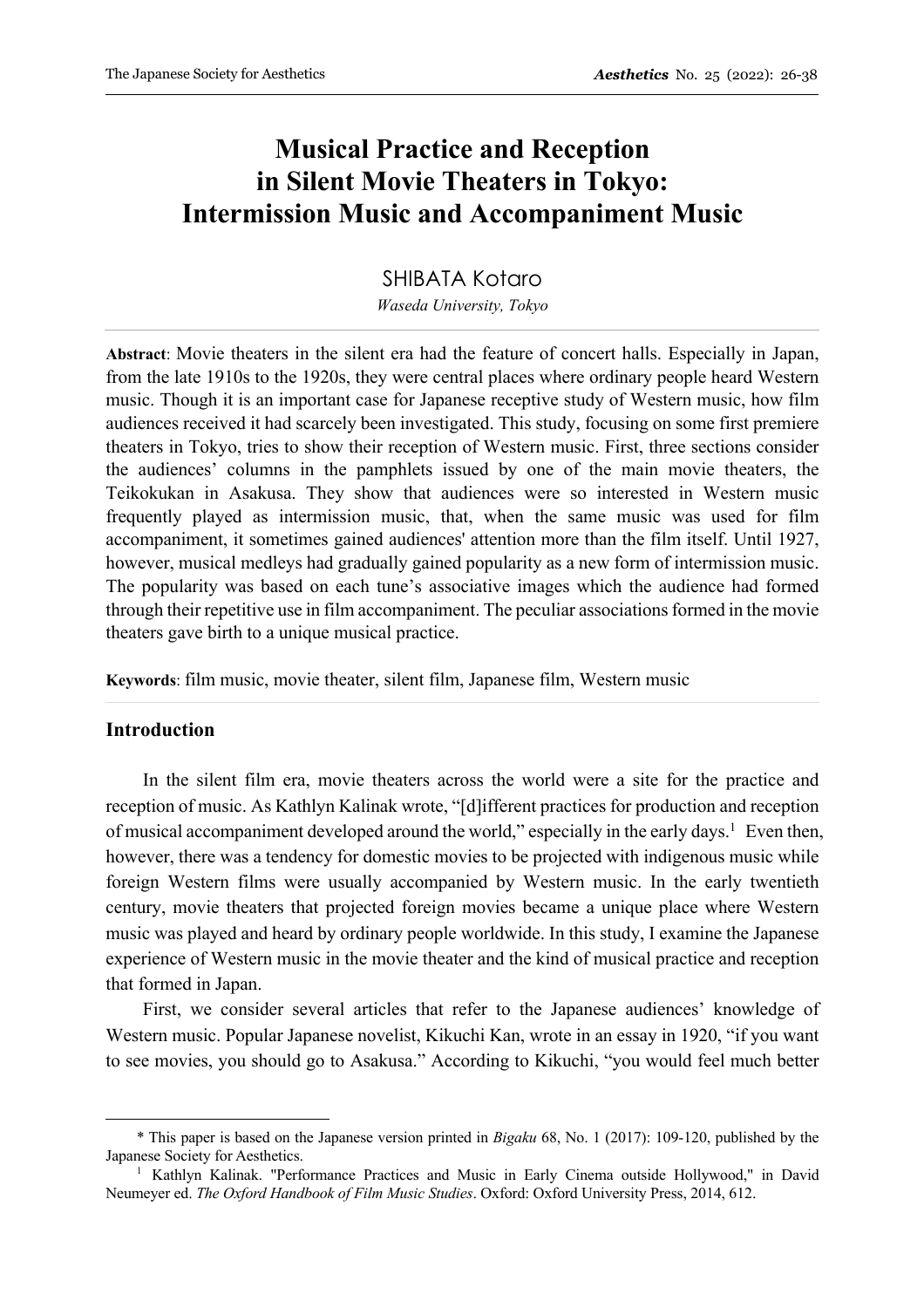in seeing a movie in Asakusa than seeing it in other districts." Asakusa was a popular traditional entertainment district in Tokyo, but "the spectators in Asakusa are the most progressive." Although their behaviors tend to be "brash," they "love novel things" so much that "they give a big round of applause even when they see just intertitles in English." Further, Kikuchi wrote, "They know a lot of [Western] music that is played during the intermission and the screenings."2 Interestingly, he described the audience in Asakusa as "progressive" because of their knowledge of Western music.

 The musical magazine *Ongakukai*, in 1915, also referred to the movie spectators' knowledge of music: "The music of the movie theaters like the Kanda Kinkikan and the Asakusa Teikokukan are prominently superior as these theaters attract people with a profound knowledge of music. The audiences made critiques such as "the march played in that movie was inappropriate" and "this music is more desirable in that movie." The spectators encouraged the musicians to improve their music.3 The movie spectators, especially those in foreign film theaters like the Kinkikan and the Teikokukan, seemed to be interested in Western music. If contemporary Japanese people want to listen to Western music, they could play records or go to the Hibiya Park Sunday Concerts, where the Japanese military band plays music with Western instruments. However, foreign film theaters were also precious musical halls where melophiles could always enjoy Western music.4

 Moreover, movie theaters also attracted people who did not usually listen to music. Movie theaters, at that time, offered an experience to their spectators who were generally not interested in Western music. The movie director Inagaki Hiroshi wrote that he became a fan of Asakusa Opera by listening to intermission music like excerpts from *Carmen* in movie theaters. <sup>5</sup> These theaters functioned as a cultural apparatus for the popular reception of Western music in Japan.

 Previous studies have shown that movie theaters play an important role in the receptive history of Western music in Japan. Hosokawa Shuhei wrote a section named "The Cinema Palace as a Concert Hall" when he sketched the history of film music in Japan.<sup>6</sup> Kurata Yoshihiro wrote in his book on the cultural history of recording in Japan, "You must not forget that the intermission music in film theaters was one of the reasons more Japanese people interested in Western music."<sup>7</sup> Further, some books have also documented the names of several musicians who worked in movie theaters and the tunes that were played there.<sup>8</sup> These studies indicated that movie theaters frequently offered a chance for people to hear Western music and became an

<sup>2</sup> Kikuchi Kan. "Yo no Asakusa-kan," *Kikuchi kan zenshu*, vol. 14, Tokyo: Chuokoron Sha, 1938, 385. The novelists at that time seemed to go to movie theaters frequently. As for the novelist Shiga Naoya, See Kida Sho, *Shiga Naoya eiga ni iku: Edison kara Ozu Yasujiro made mita otoko,* Tokyo: Asahi Shinbun Shuppan, 2015. 3 Shikosei. "Katsudoshashin no ongaku," *Ongakukai,* Februrary 1915, 21.

<sup>&</sup>lt;sup>4</sup> As for the gentrification of movie theaters in Japan and the transformation of movie spectatorship, See Ueda Manabu, *Nihon eiga sosoki no kogyo to kankyaku: Tokyo to Kyoto wo chushin ni,* Tokyo: Waseda University Press, 2012.5 Inagaki Hiroshi, *Nihon eiga no wakaki hibi,* Tokyo: Chuokoronsha, 1983: 228. Judging from his remarks, the

time he mentioned here is around 1922-1923.<br><sup>6</sup> Hosokawa Shuhei, "Sketches of Silent Film Sound in Japan Theatrical Functions of Ballyhoo, Orchestras and

Kabuki Ensembles", Daisuke Miyao ed. *The Oxford Handbook of Japanese Cinema*, Oxford University Press, 2014. 294-297.

<sup>7</sup> Kurata Yoshihiro. *Nihon recodo bunkashi,* Iwanami shoten, 2006, 127.

<sup>8</sup> See for example Omori Seitaro, *Nihon no yogaku.* vol 1, Tokyo: Shinmon Shuppan, 1986: 117, 131.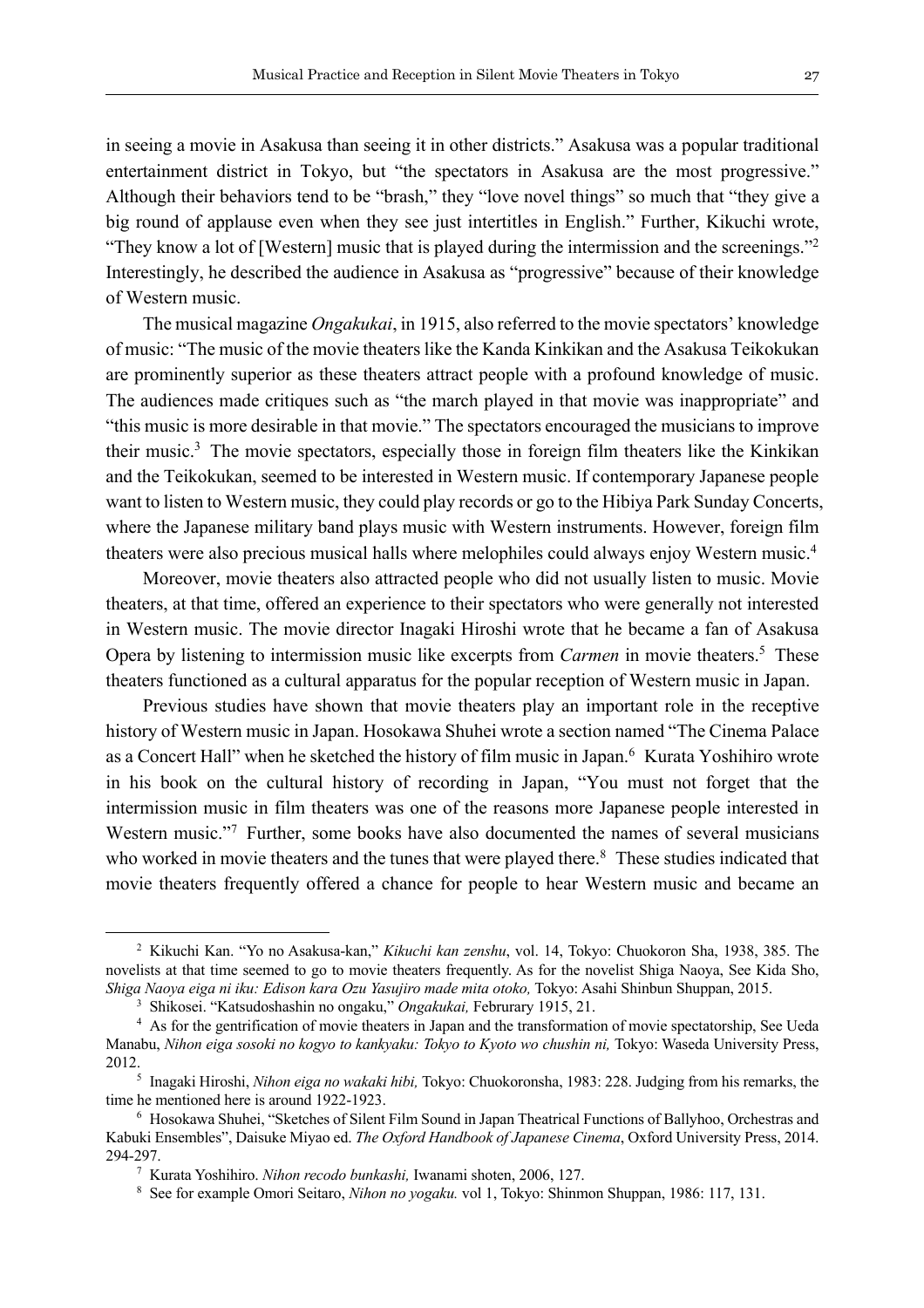important place for music experience. However, they did not demonstrate how and why movie theaters could perform the function of promoting Western music in Japan.

 In this study, I examine the relationship between the music of movie theaters and its reception by Japanese spectators through the analysis of their contributions in movie theater programs. These contributors' columns were published weekly and freely distributed in many Japanese movie theaters. In particular, I focus on the programs issued in the "first premiere theaters"9 of foreign film in Tokyo, a city that housed more than 100 movie theaters in those days. First, I study the programs of the Teikokukan in Asakusa because they were one of the pioneers of the contributors' columns, which are also relatively well preserved today. Further, I examine the high interest and enthusiasm of the spectators at the Teikokukan during that time. Subsequently, I focus on the two aspects of the audience's arguments on the modernization of the culture of cinema and movie theaters. Finally, I examine how the practice was followed by theaters that projected Japanese cinema in the 1920s, focusing on theaters such as the Denkikan and the Shochikukan in Asakusa and the Nikkatsukan in Kanda. In this study, I examine the relationship between music and its reception in the Japanese movie theaters of the silent era to demonstrate how the Japanese audience received Western music and formed their musical memory in movie theaters.

# **1. Enthusiasm for Western music: Intermission Music**

In Japan during the 1910s–1920s, most foreign films were first premiered in Asakusa, one of the central movie avenues. <sup>10</sup> Cinema fans frequented movie theaters in Asakusa to watch the latest movies. In a single day, they watched various films at several theaters until late at night.<sup>11</sup> Movie theaters at Asakusa competed to capture these audiences in various ways. One of the prominent theaters in Asakusa, the Teikokukan (established in 1910), attracted young cinema-goers through exclusive shows of foreign (usually American) films in the late 1910s and the early 1920s. The Teikokukan had an exclusive contract with Universal Pictures and screened the latest Bluebird movies, which were produced by the Bluebird Photoplays and distributed by Universal Pictures. These were extremely popular among young Japanese audiences at the time. In addition to the movies, the Teikokukan attracted audiences through the enhancement of the movie theater

<sup>9</sup> During those times, few prints for each film were imported to Japan. Therefore, those prints premiered in the theaters in Asakusa, and the box-office at Asakusa was considered an indicator of the film's popularity in other places. See Aaron Gerow, "One Print in the Age of Mechanical Reproduction: Film Industry and Culture in 1910s Japan," *Early Cinema in Asia,* Bloomington, Indiana: Indiana University Press: 40-156.

<sup>&</sup>lt;sup>10</sup> Asakusa was central to the movie industry in Japan; however, it had also been an entertainment district for a long time and was assumed to be a bad place. An editor of the leading movie magazine *Kinema junpo* wrote about his strong dislike in a preface. Although he said that people need to go to Asakusa because the imported movie theaters in Asakusa were superior to those in other districts, he also wrote about "how horrible" it was to go to a place like Asakusa. Nonetheless, he praised some of the other theaters in Tokyo, such as the Ginza Komparukan and the Akasaka Aoikan and argued that the premiere theaters should be placed in downtowns like Ginza and Akasasa. See "Setsuen: Gaikoku eiga josetsukan shinai shugo wo sakebu," *Kinema junpo* 6 (September 1919): 1. As history suggests, the central place of entertainment made a transition from Asakusa through Ginza to Shinjuku. See Yoshimi Shunya, *Toshi no Dramaturgy*, Tokyo: Kawade shobo, 2008. 11 Shishi Bunroku. *Chinchin densha,* Tokyo: Kawade Shobo, 2006: 155.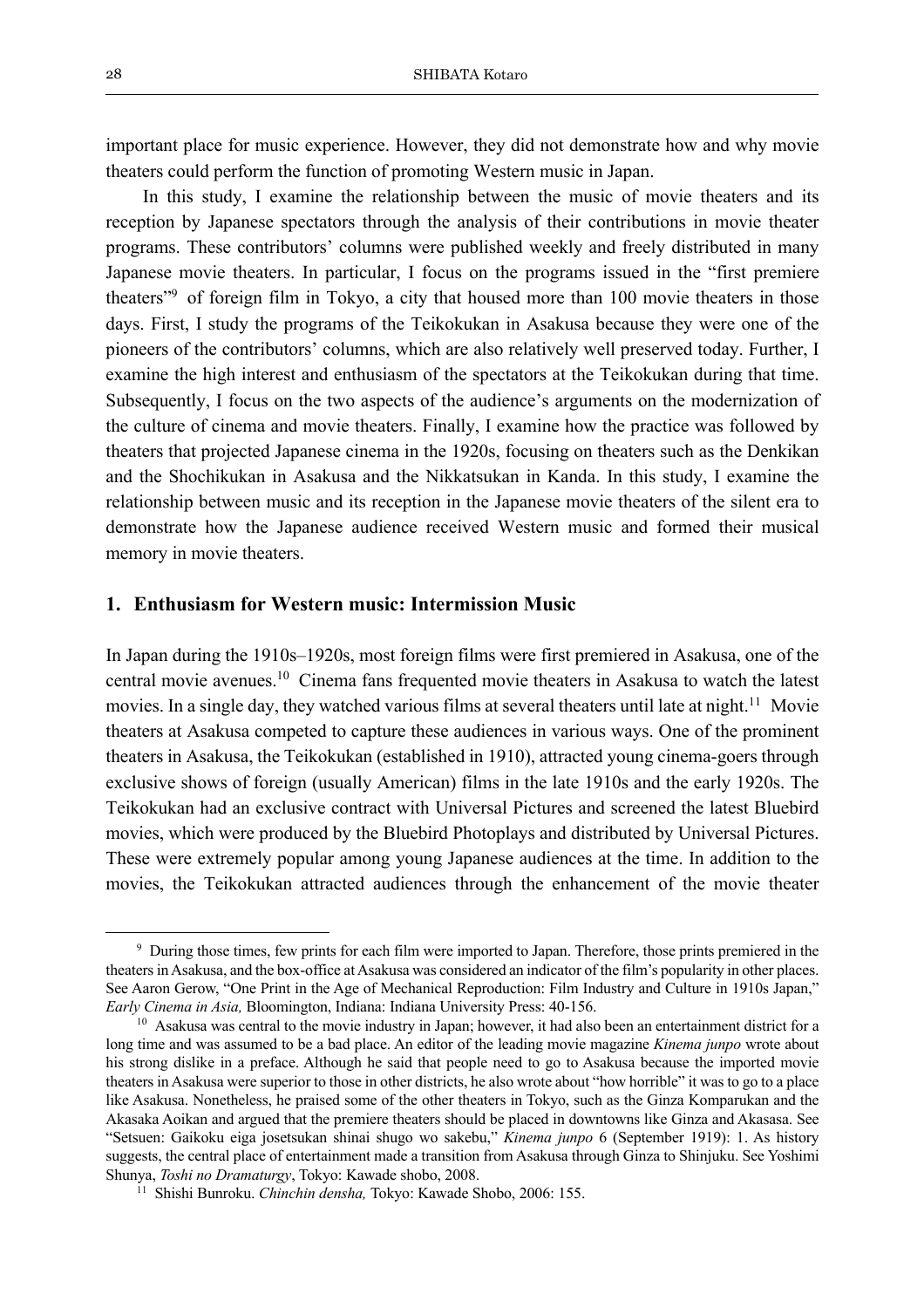program, *Daiichi Shinbun* (*A.1. News* in English), and the use of contributors' columns. Spectators' contributions to the programs are said to have started at the Teikokukan in 1916. Shortly, the practice was adopted by foreign film theaters across Japan as a tool of communication between the audience and the theater.<sup>12</sup> The audience commented on various topics that ranged from the films they saw in the previous week to their favorite actors/actresses, benshis (Japanese live narrator for silent films), and music. The topics in the programs varied across theaters; however, one of the topics frequently posted in the *Daiichi Shinbun* was music.13

 Among the various aspects of music, a major topic was intermission music. The audience often wrote about the joys of hearing this music: "We are really pleased to hear *Carmen,*"14 and "The *William Tell* played this week was brilliant."15 Sometimes, they also requested specific music: "We are eager to hear the music of operetta."<sup>16</sup> There were also comments like, "Thank you for the intermission music, *Chocolate Soldier*. I would like you to play *Les Cloches de Corneville* next week."<sup>17</sup> Such active audience requests remind us of the song request practice that would be adopted by radio in later years.

 In the *Daiichi Shinbun,* there were also requests for specific musical practices: "How about playing *Teikoku[kan] March* before the screening starts?"18 Here, the contributor seems to request the theater to compose an opening piece specifically for the Teikokukan. Interestingly, the movie theater Komparukan was known for composing *Komparu March,* an opening piece that was specific to the theater. The Komparukan was located in Ginza, an upscale and modern shopping area in Tokyo. It was also known as a sophisticated cinema hall with an accomplished orchestra, the Hatano Orchestra, conducted by Hatano Fukutaro. The Komparukan screened Universal Pictures films, including Bluebird movies, a week after they were screened at the Teikokukan. Many movie-goers went to both the Teikokukan and the Komparukan. If they liked the film at the Teikokukan, they went to the Komparukan to see it again. Therefore, the contributor's appeal to compose a *Teikoku March* suggests that the audience tried to bring some of the practices of the Komparukan to their favorite theater.<sup>19</sup>

 However, the question remains as to why the audiences so enjoyed Western music in movie theaters across Japan. A possible reason is that Western music was *modern* music to the

<sup>12</sup> *Kinema Record* (May 1916: 200) reported that the Teikokukan started to issue the *Daiichi Shinbun* as "the organ publication of a movie theater." The photograph on the page suggests the first issue was published on March 18, 1916, although the early issues do not to survive today. As for the movie theater program, see Kondo Kazuto, *Eiga to kankyaku no media ron,* Tokyo: Seikyu sha, 2020.

<sup>&</sup>lt;sup>13</sup> The style of the movie theater programs was not uniform. Some had contributor columns and others did not. While the program of the Asakusa Denkikan, the oldest movie theater in Japan and one of the leading imported theaters in Asakusa, had column space, few spectators wrote to them about music. 14 *Daiichi Shinbun,* January 18, 1919.

<sup>15</sup> *Daiichi Shinbun,* February 21, 1920.

<sup>16</sup> *Daiichi Shinbun*, January 11, 1919.

<sup>17</sup> *Daiichi Shinbun*, May 3, 1919.

<sup>18</sup> *Daiichi Shinbun,* May 24, 1919.

<sup>&</sup>lt;sup>19</sup> Takeizumi Heisaku described the difference between the pieces played at the Asakusa Teikokukan and the Ginza Komparukan as the accompaniment music for the movie *Shinya no hito.* See Takaizumi Heisaku, "Renzoku katsugeki banso ko," *Eiga shiryo,* October 1, 1969. As for Hatano Orchestra, see also Takeishi Midori, "Hatano Orchestra no jittai to kouseki," *Ochanomizu ongaku ron shu,* 2006: 363-373.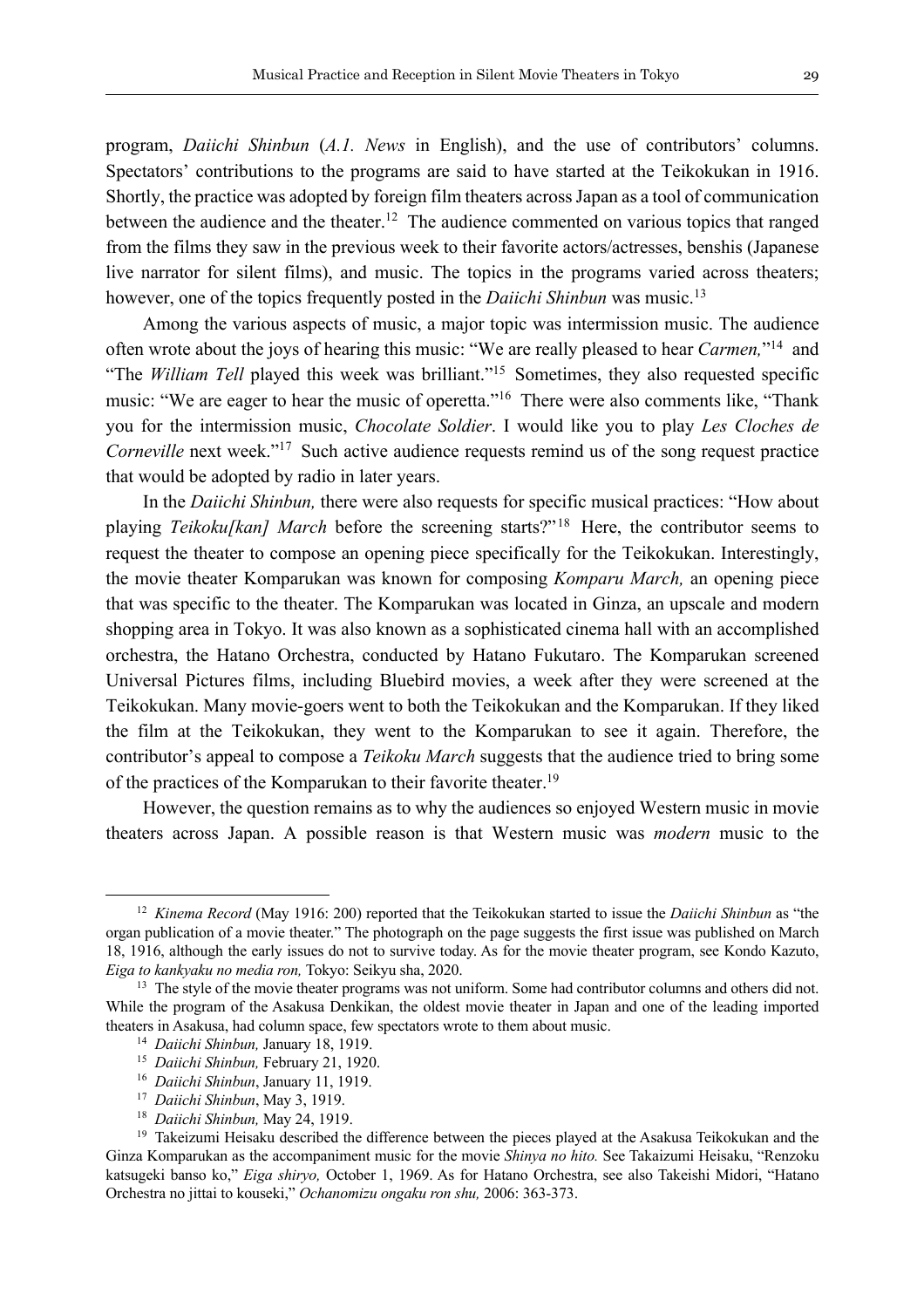audience.20 One spectator wrote, "I hate [Japanese traditional music of] *shamisen,* and prefer Western music. I visit Teikoku[kan] to see a Bluebird [film] and hear the voice of Ikoma [Raiyu, a star benshi], and admire the great musical mood."21 A critic from the movie magazine, *Kinema Record*, wrote that the young audiences who studied at modern schools were the people who enjoyed Western music like *Waves of the Danube.22* This can be considered true as some readers sent the following comments to the contemporary magazine: "We are young. Rather than the bewildering fast sword scenes [of Japanese period films], accompanied with [traditional] *hyoshigi*  and *taiko* percussions, we would like to see the love stories of South Europe with passionate moods or [American] Bluebird films with their soft mood and quiet and dream-like music."23 These comments suggest that Western music was considered the music of the new generation in Japan that was moving towards modernization. Theaters like the Teikokukan tried to appeal to the young audience by updating their musical repertoire. In 1919, the Teikokukan announced that they had reformed the music department and had started importing new music from New York.<sup>24</sup> Endo Saburo, the music director of the Teikokukan, also asked spectators to contribute their comments to the magazines and the programs or visit the music department at their theater if they had music requests.25

#### **2. Cinematic Culture and Audience Comments**

 The audience made contributions due to their enthusiasm for Western music as modern music. However, there was another reason for their keen interest. Western music was assumed to be closely related to the modernization of the Japanese culture of cinema, which was evident in this particular request for music in the *Daiichi Shinbun*: "Please place the intermission music between a drama movie and an action movie in a program." The contributor asserted, "during the musical performance," they were "annoyed by the voices of the vendors of cheap sweats and the chattering by other audience members."<sup>26</sup> Those days, the exhibition programs comprised several movies that included shorts and features, and the entire program was repeated twice or thrice a day. The intermission music was played between the programs; therefore, when a new audience entered the auditorium, they chattered and made noises. Even the Teikokukan, a theater

<sup>20</sup> The increased interest in intermission music is confirmed by the fact that the movie magazine *Kinema junpo,* during its early days, had published commentaries on some repertoire of the intermission music, although each of its issues in those days had only four pages. Further, the commentaries were merely brief synopses of opera, whose overture was played frequently.

<sup>21</sup> *Daiichi Shinbun,* July 13, 1918

<sup>22</sup> Nakano Kajin, "Katsudo shashin to ongaku VIII," *Kinema Record*, February 1917: 64. 23 "Dokusha jiyu rondan," *Katsudo Zasshi,* October 1919: 159.

<sup>&</sup>lt;sup>24</sup> *Daiichi Shinbun*, April 19, 1919. Movie theaters in the United States also sought a method for cultural upliftment through music. For example, W. Stephane Bush of *Moving Picture World* went to Western Europe to inspect the practice of music there. See James Buhler and Catrin Watts, "The *Moving Picture World*, W. Stephen Bush and the American Reception of European Cinema Practices, 1907-1913," Claus Tieber and Anna K. Windisch, *The Sounds of Silent Films*, London: Palgrave MacMillan, 2014, 103-22. As for the musical performance practice of Western Europe, see the articles in *The Sounds of Silent Films*, and regarding the sound and musical practices in the United States, see Rick Altman, *Silent Film Sound*, New York: Columbia University Press, 2004.

<sup>25</sup> *Daiichi Shinbun,* December 7, 1918.

<sup>26</sup> *Daiichi Shinbun* July 19, 1919.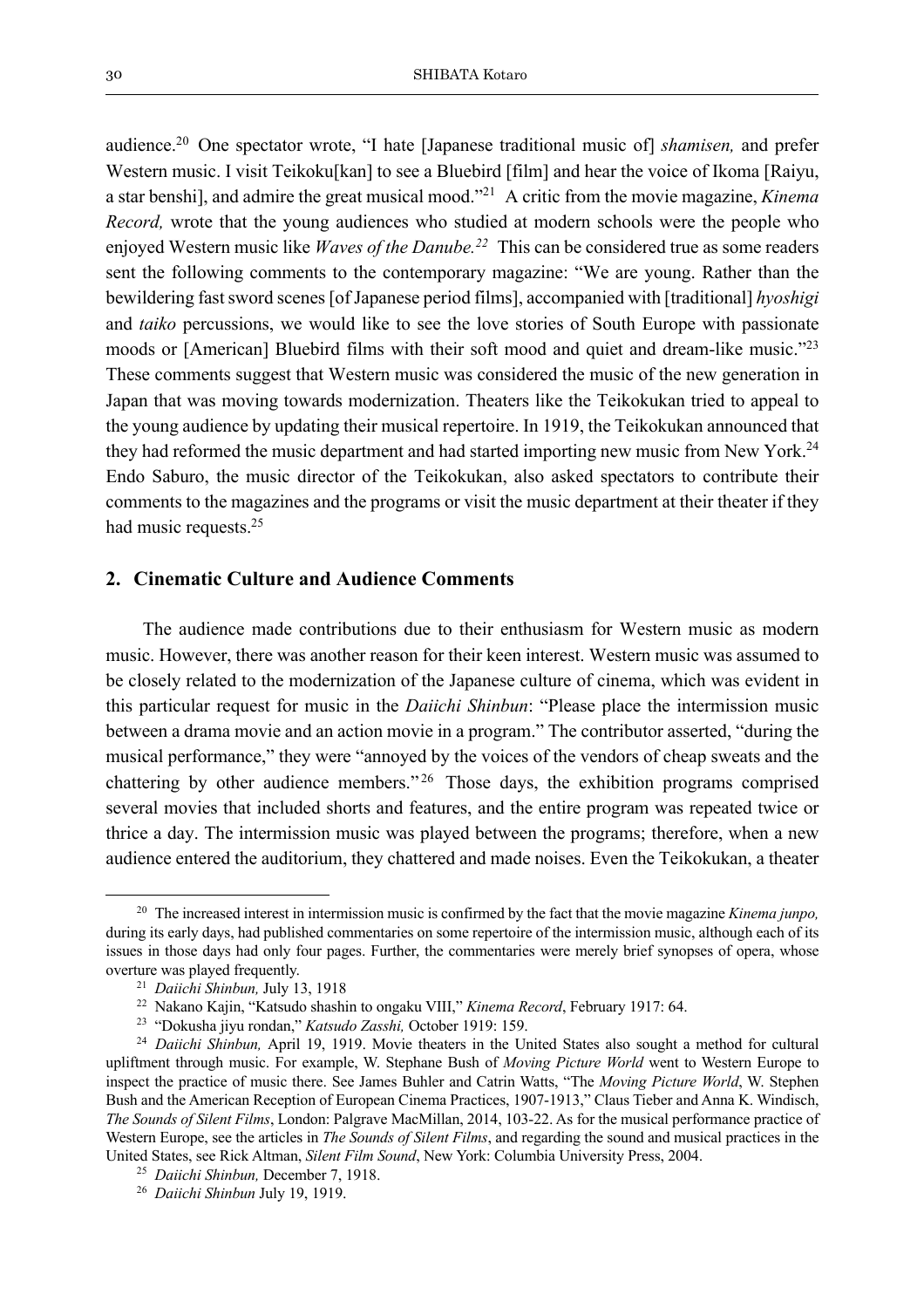that tried to reform its music department and appeal to the audience with musical performances, did not consider the elimination of disturbance during the presentation of their musical performances. This may have been because, in the early 1910s, music was played to entertain the audiences in the hall and attract the people on the road into the theater.<sup>27</sup> However, from the latter half of the 1910s, the audience in the Teikokukan began to listen to the music more carefully, separating the music from the exhibition and commercial customs. The aforementioned contribution was acknowledged after a month when a comment stated the theater's decision to play the intermission music between the sub-featuring movie and the featuring movie [within a program]."28

 The emergence of such attentive listening was paralleled by the reformation movement the Pure Film Movement—in Japan, which emphasized the importance of moving images over that of benshis. A benshi's performance was so popular in the silent film era that they had supremacy over the films for which they narrated. Some benshis even changed the story of the film during their narration. Therefore, in the Pure Film Movement, which started around 1917, young moviemakers and critics argued that the benshi's narration must become more "sophisticated" so that it speaks modestly regarding what the moving images narrate.<sup>29</sup> The reformation of the benshi was requested for various reasons, and some critics even asserted that the benshi must be removed from the movie theaters. Although the dismissal of the benshi was not realized until the end of the silent era, one of the main benshi performances was abandoned during the movement— *maesetsu*—an introductory talk about the film that offered an opportunity to attract the spectators' attention and help the benshi hold an unchallenged position as a performer. However, it was gradually considered to be an impurity in the cinematic experience. It is believed that the abolition of *maesetsu* was initiated around 1917 by Fujinami Mumei and Tokugawa Musei, leading "advanced" benshis at the Aoikan at Akasaka, a downtown in Tokyo. According to the film historian Misono Kyohei, the abolition spread from the Aoikan in Akasaka, through the Usgigomekan in Ushigome and the Komparukan in Ginza, to theaters in Asakusa.<sup>30</sup> According to the *Daiichi Shinbun,* a contributor to the Asakusa Teikokukan also demanded "to abandon *maesetsu.*"31 Some practices in central theaters in downtown Tokyo seemed to gain spectators' discoveries with their praise and be adopted in the theater in Asakusa by the spectators' approaches.

 There was also an argument regarding music playing in connection with the benshi's narration. Some spectators required accompaniment music during *the benshi*'s narration. The movie magazine, *Kinema junpo*, reported that there was usually no accompaniment music in the last feature film in the daily program in ordinary theaters. However, at the Aoikan in Akasaka,

<sup>27</sup> This seems to be a vestige of the practice that began in the early 1910s. See Ueda, *Nihon eiga sosoki no kogyo to kankyaku*: 119-127.

<sup>28</sup> *Daiichi Shinbun* August 9, 1919.

<sup>29</sup> Kitada Akihiro, *Imi eno aragai: Mediation no bunka seijigaku,* Tokyo: Serika Shobo, 2004: 238-275.

<sup>30</sup> Misono Kyohei. *Katsuben jidai,* Iwanami Shoten, 1990, 82. For the relationship of the Pure Film Movement and benshis, see Aaron Gerow. *Visions of Japanese Modernity:* Articulations *of Cinema, Nation, and Spectatorship*, Oakland: University of California Press, 2010, 133-173.

<sup>31</sup> *Daiichi Shinbun,* Sept 21, 1918.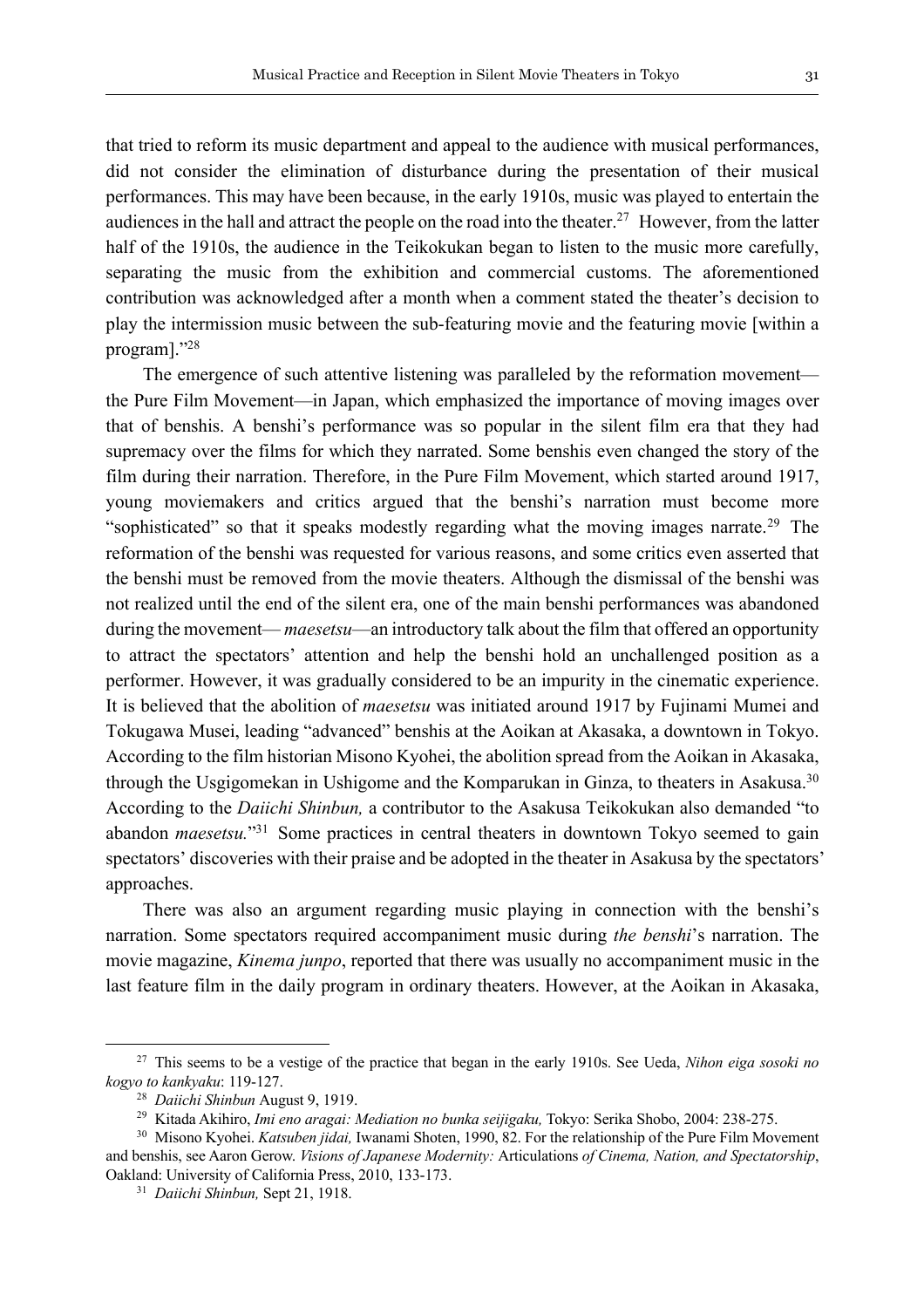"soft accompaniment music was calmly played to the projected scenes during the narration."32 Again, such a report recommended the practice to downtown Akasaka and tried to introduce the practice of the first-class theaters of downtown areas into the popular district of Asakusa. An audience at the Asakusa Teikokukan also requested, "Please play music during some scenes in *The Price of a Good Time* even if the benshi was explaining."<sup>33</sup> This request seems to have been acknowledged by the Asakusa Teikokukan, as was made evident by a contributor one month later: "I am pleased to hear music during the explanation of *The Chalice of Sorrow*. I hope the musicians will play music in human dramas during such instances from now on."34 During the reformation movement that transferred the central interest from the benshi to the moving images, the audiences took a greater interest in the way the music accompanied the movie.

 Certainly, many contributors wrote about their admiration for the movies or their favorite actors rather than films as works of art.<sup>35</sup> However, with the spread of the idea to see films as works of art that is independent of the eloquent narration by the benshi, the sound practices of films and accompaniment music were recognized as film enhancers. Nevertheless, the interest in accompaniment music sometimes became severe, as some spectators expected it to be played in a manner that was beyond its role as an enhancer.

#### **3. Interest in Musical Accompaniment around 1920**

 The reformation of the Japanese movie culture in the late 1910s encouraged the spectators' interest in musical accompaniment. Two movie magazines that promoted reformation (*Kinema Record* and *Kinema junpo*) featured film music in 1916 and 1919, respectively, and discussed the ideal accompaniment. The discourse on *Daiichi Shinbun* reflects this kind of contemporary discussion.

 The spectators' interest in accompaniment music did not stem only from the pursuit of an ideal film accompaniment. A good example of this is the popularity votes held by *Daiichi Shinbun* as a plan for communication between the theater and the spectators. They usually collected votes about favorite actors. However, in July 1918, they appealed to the spectators to vote for their favorite music at the Teikokukan:

#### **Popularity contest of music played by the Teikokukan musical department**

Genres: 1. Intermission music, 2. Tragedy music, 3. Action music, 4. Landscape music Deadline: July 31

Publication of results: August 10

Note: Vote for your favorite music for each genre. Regardless of whether the music is

<sup>32</sup> "Katsudoshashin to ongaku," *Kinema Record* 40 (October 1916): 462.

<sup>33</sup> *Daiichi Shinbun,* Feb 8, 1919.

<sup>34</sup> *Daiichi Shinbun,* March 29, 1919.

<sup>&</sup>lt;sup>35</sup> Itakura Fumiaki described the movement as a "struggle for supremacy between movie exhibitor and moviemaker" and indicated that the spread of the movement had started to create in film spectators the concept of *work of art*. Itakura Fumiaki, "'Kyugeki' kara 'Jidaigeki' e," Iwamoto Kenji ed. *Jidaigeki Densetsu,* Tokyo: Shinwasha, 2005.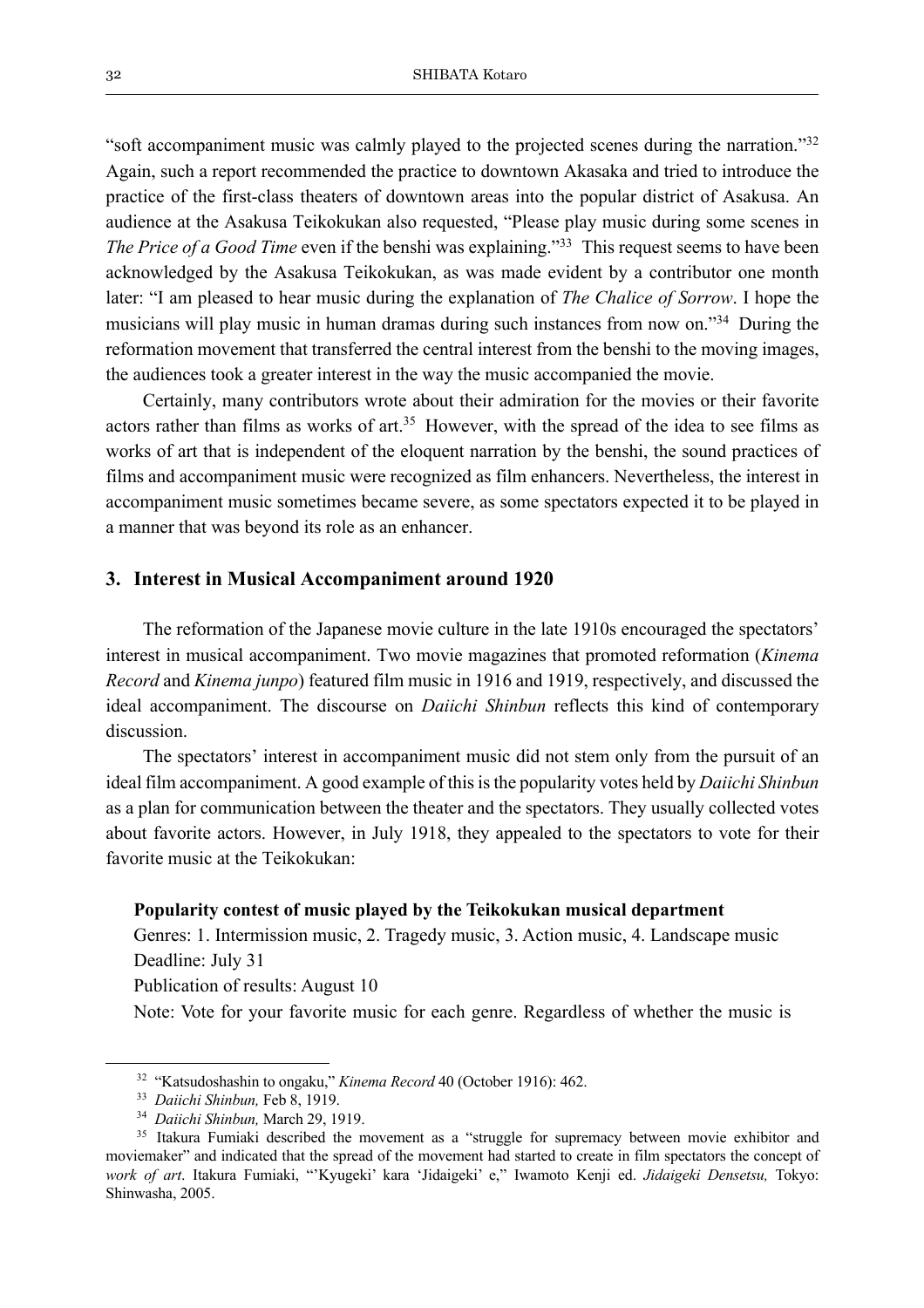Japanese or Western, we are going to play the most popular music. For the first 100 arrivals, admission tickets for the special seats at the Teikokukan will be presented as a prize for the winner of each genre.<sup>36</sup>

 This announcement refers to "Intermission music" and the music that accompanied the three typical scenes in the movies: "Tragedy music," "Action music," and "Landscape music." Usually, spectators did not know the name of the accompaniment music played during the screening as the names were not shown. However, the results of the contest, published a month later, suggest that the most popular accompaniment music pieces were part of the common repertoire often played as intermission music: *Dublin Bay* and *Carmen* for intermission (138 votes), *William Tell* Overture for action (54 votes), *The Blue Danube* for landscape (116 votes), and *Faust* by Gounod (71 votes) and *The Bohemian Girl* by Balfe for tragedy (63 votes).37 These pieces were played both during intermission and as accompaniment and became familiar tunes for the audience. Several comments sent to *Daiichi Shinbun* also suggest that these music pieces actually accompanied films: "Thank you for *The Bohemian Girl* for [the movie] *The Night Shadows,*"38 and "I am grateful for the *Danube* during the scene of *The Heart of Humanity* where John drifted on a boat in the lake like a floating leaf under the lucent moon."39

 The contributions in *Daiichi Shinbun* also suggest that there were requests for the selection of accompaniment music. A spectator, who heard of the plan for the Bluebird movies retrospective, wrote, "Please play *The Bohemian Girl* in *The Greater Law* and *Maritana* and *William Tell* in *Little Miss Nobody*."40 In 1923, when the affiliation of the Teikokukan changed from Universal Pictures to Shochiku Kinema, music director Shimada Harutaka wrote that more audience had been accustomed to hearing "novel repertoire for intermission music" as well as familiar tunes. Occasionally, he saw "ardent audiences" who made "professional critiques and requests," although he could not keep up with all the requests. "Some spectators eagerly requested for a specific musical repertoire, but I am extremely sorry for not fulfilling all the wishes for several reasons. I cannot play the requested 'sailor's song' as it does not suit the movie scheduled for next week."41 The last sentence is astonishing as it highlights that some spectators requested music without caring for the film scenes. Although the modernization movement expected accompaniment music to support film as central to the movie culture, the growing interest in music pushed it beyond its role as accompaniment. The comment cited above ("Thank you for

<sup>36</sup> *Daiichi Shinbun,* July 12, 1918.

<sup>&</sup>lt;sup>37</sup> Daiichi Shinbun, August 17, 1918. The number of votes for the favorite music was not many when compared with the popularity contest for actors (the count was more than 500 votes for the most favorite actor, and more than 3000 votes in total). However, the contest attracted the attention of the spectators, and the result was announced a week later, contrary to the initial plan because a large number of votes was unexpected. Interestingly, in the next month, *Daiichi Shinbun* (August 31, 1918) announced that "the popularity vote contest was planned to know the musical taste of spectators, and [they] will not play the selected accompaniment music during the films perforce simply because they had won." Some spectators seemed to have requested them to do so.

<sup>38</sup> *Daiichi Shinbun,* August 24, 1918.

<sup>39</sup> *Daiichi Shinbun,* September 20, 1919.

<sup>40</sup> *Daiichi Shinbun,* April 12, 1919.

<sup>41</sup> Shimada Harutaka, "Saikin ichijirushiku shimpo shita katsudo josetsukan no choshu," *Katsudo Gaho* 7.6 (June 1923): 40.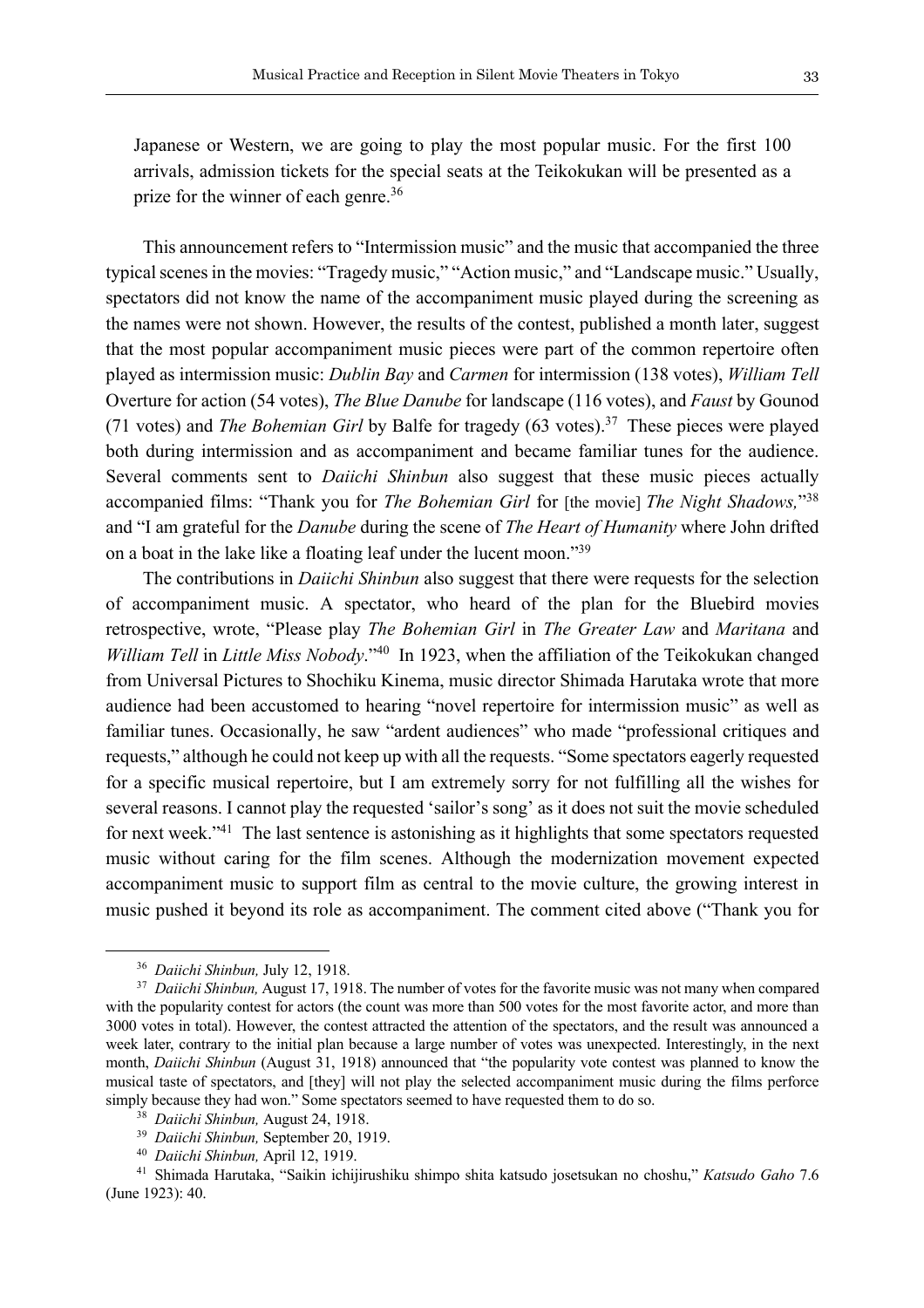*The Bohemian Girl* for *The Night Shadows*") might be an expression of gratitude for the theater playing the requested piece. For these spectators, the experience in the movie theaters may have been equated with their attending a music concert accompanied by movies.

 Additionally, musicians sometimes granted the spectators' excessive wishes for accompaniment. In 1923, the critic Ota Kocho praised the music department of the cinema hall Shinjuku Musashinokan and criticized the music of other theaters, including the Asakusa Teikokukan:

Many musicians are absorbed in meeting the spectators' wishes to play popular musical repertoires and egocentrically pleased to be applauded. However, the musicians here [in the Musashinokan] do not forget their role in supporting movies and play the music quietly and modestly. Therefore, we must praise their attitudes. I am disgusted with the attitude of the musicians in some theaters like the Teikokukan, who played [the popular tune] *Love in Idleness* recklessly and tried to meet the spectators' wish rather than harmonize music and cinema."<sup>42</sup>

There are two noteworthy remarks in this comment. First, according to Ota, Shimada did not play music "quietly and modestly" and was "egocentrically pleased to be applauded." Music directors like Shimada, who performed in popular theaters, tried to meet the spectators' requests through the selection of the repertoire and the extravagant style of performance.

 Ota's comment also documents the audience's attitude with the word "applauded." Contemporary articles indicate that spectators in theaters applauded several times during the screening. In 1922, Tanaka Junichiro, a leading Japanese film historian, reported some of the instances in which the spectators applauded frequently: before the screening (to urge the theatre to quickly start the film); when musicians and benshi entered the hall; during the opening credits, especially when they saw their favorite actor's name; when the stars appeared on the screen; if the scene was beautiful; during thrilling scenes; at the climax. Their behavior seemed to be inherited from their viewing of kabuki theater and other popular stage theaters. Additionally, Tanaka reported that he heard applauding most frequently at the Asakusa Nihonkan and for Endo Saburo, the former music director of the Teikokukan.<sup>43</sup> It was also reported in a contemporary article that the musicians at the Nihonkan scamp their work because "the spectators always please when they listened to popular tunes." <sup>44</sup> This contrasted with the practice at the Ginza Komparukan, where Tanaka heard no applauding. The practices of contributors discussed thus far can be categorized within the two extremities of the practices of the Nihonkan and the Komparukan that Tanaka mentioned. Around 1920, the spectators in the foreign movie theaters,

<sup>42</sup> Gappyo dojin, "Musashino ongakudan gappyo," *Katsudo gaho,* 7.7 (July 1923): 67.

<sup>43</sup> Tanaka Junichiro, "Eiga josetsukan ni okeru hakushu no iroiro," *Katsudo Kurabu* 5.9 (September 1922): 59. Tanaka described the noisy auditorium so as to suggest readers to see films quietly. However, it was not put into practice. Until the 1930s, when sound films had been established, the theaters were noisy. Itakura Fumiaki, "Eigakan ni okeru kankyaku no saho: rekishitekina jyuyo kenkyu no tameno jyoron," Itakura Fumiaki et al. ed. *Nihon eiga wa ikite iru,* Tokyo: Iwanami shoten, 2010: 227-49.

<sup>44</sup> Sato Yasuo, "Kaku ongakudan bekkenki," *Katsudo gaho,* 7.6 (June 1923): 35.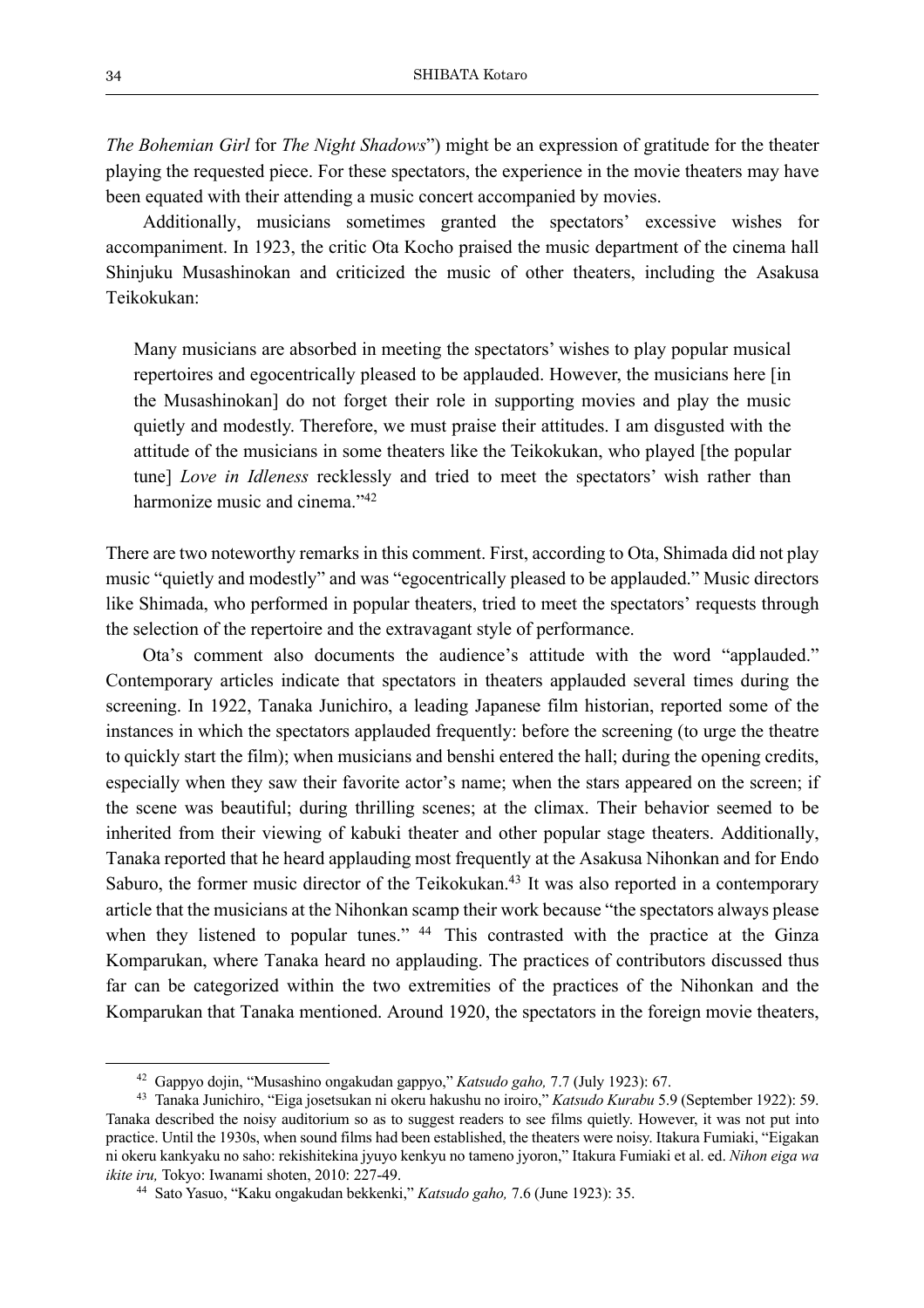on the one hand, began to internalize the norm of viewing films as a work of art, independent of the benshi's performance. They also directed their attention to the accompanying music as if it was separate from the experience of the films.<sup>45</sup>

 What will then be the relationship between the musical practice and reception in movie theaters? Unfortunately, after the mid-1920s, when the affiliation of the Teikokukan changed from Universal Pictures to Shochiku Kinema, the contributors' columns in movie theater programs gradually ceased, and the voices of the spectators started to disappear. Regarding the work of musicians, however, interesting cases can be found in the relationship between intermission and accompaniment music. In the following section, we will investigate the intermission music in the theaters of Shochiku that showed Japanese movies and had a unique practice concerning the audience.

# **4. Continuity of Intermission Music and Musical Accompaniment: Practices in theaters dedicated to Japanese cinema in the 1920s**

 The Japanese film production and distribution company Shochiku Kinema was founded in 1920 by Shochiku, the biggest kabuki production company, which promoted the Pure Film Movement and musical accompaniment with Western music. Shochiku Kinema garnered considerable attention when it premiered its first movies at the Kabukiza in 1920 with a thirtypiece Western orchestra and invited a leading Japanese composer, Yamada Kosaku, as the guest conductor for the premiere event. It later expanded its power in Tokyo and brought many movie theaters under its wings. The Teikokukan affiliated with Shochiku in 1921, and its orchestra doubled in size to 20. The Teikokukan program was renamed *Shochiku News* and printed the names of the twenty orchestra members and the director, Shimada Harutaka.<sup>46</sup> Moreover, Shochiku brought Western music to movie theaters for Japanese films which had traditional Japanese music as accompaniment and where intermission music had not been played at all.

 In 1922, Shochiku opened the Shochikukan as a premiere theater dedicated to the films produced by Shochiku and began to change its accompaniment music to match the style of the foreign films through the use of Western music.47 The manager of the Shochikukan, Tsuzumi

<sup>&</sup>lt;sup>45</sup> The ambivalence could be seen in various situations in the Pure Film Movement. Tanaka Junichiro indicated that even a snobbish spectator who argued against benshi could not understand imported movies without benshis' voices that translated the foreign words on the intertitle. See Tanaka, "Eiga josetsukan ni okeru hakushu no iroiro," 60.

<sup>46</sup> *Daiichi Shinbun,* June 17, 1921.

<sup>&</sup>lt;sup>47</sup> To be more precise, the musical repertoire in imported film theaters had included Japanese music earlier. In 1916, the movie magazine *Kinema Record* reported that "intermission music is heard in every theater [these days]," and "in the Aoikan, the repertoire weekly alternates between Western music and Japanese music; however, in the Komparukan, both kinds of music are played in a week." ("Katsudoshashin to ongaku 8," *Kinema Record,* August 1916, 337). Further, a Teikokukan contributor "asked [them to play] Japanese music sometimes." (*Daiichi Shinbun,*  October 25, 1925) One and a half months later, the Japanese tune *Echigo jishi* was played during the intermission at the Teikokukan, and that elicited loud applause. One spectator wrote, "*Echigo jishi* was a familiar tune for us, and we really appreciated that it was played as intermission music. […] It would be better to play those ordinary tunes rather than unintelligible new music." (*Daiichi Shinbun,* December 6, 1919.) However, another spectator wrote, "it was a matter of regret" that Japanese music rather than Western music "attracted the biggest applause since the establishment of the Teikokukan." (*Daiichi Shinbun,* December 20, 1919.)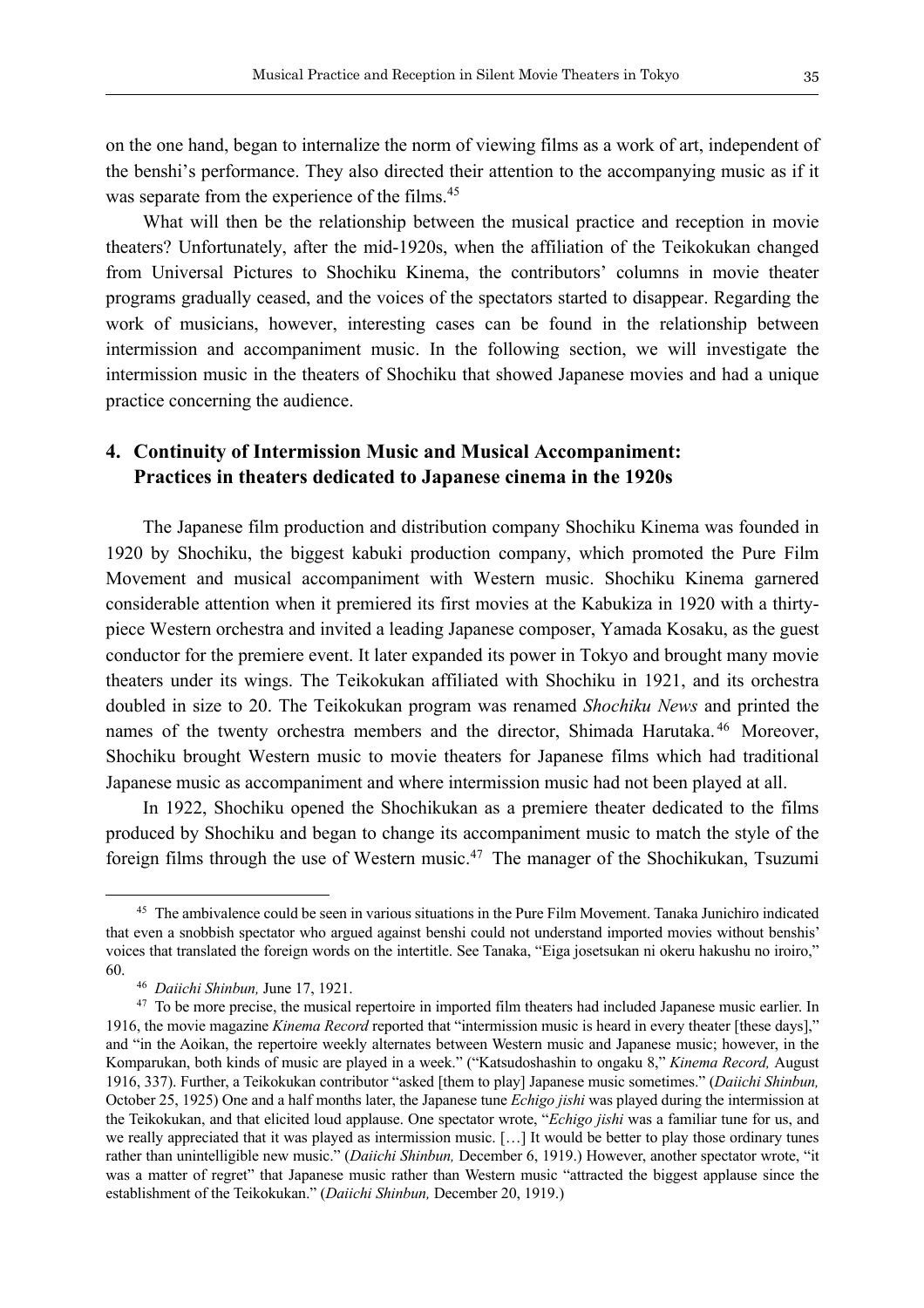Tomojiro, wrote in 1923 that the accompaniment of Japanese films with Western music was initially criticized for "ignoring the nature of the people in Asakusa."48 In 1923, Sato Yasuo, a critic, remarked that "even if they played sophisticated music [in the Shochikukan], most of the spectators could not appreciate it," and it would be better to select "popular and uplifting [Western] music" or "Japanese tunes like *Echigo jishi* or *Tsurukame* as had been played the other day."49 However, Tsuzumi reported that Western music in Japanese movie theaters was being rapidly accepted, even expanding to theaters in rural districts. Thus, in the early 1920s, Western music became popular in the theaters of Japanese movies, and spectators like Inagaki Hiroshi began to listen to Western music, as noted in the introduction.

 The Shochiku also started unique intermission music in Japanese film theaters around 1927. It began to make medley pieces that achieved popularity. Playwright Kondo Keiichi reported that he heard the new intermission music, *Kanraku wo oute* (*Following pleasure*, premiered on July 15, 1927), in the Asakusa Denkikan (Shochiku's premiere theater at that time):

The popular tunes that the director, Shimada, collected and arranged are tasteful and ideal for our popular musical enjoyment. The new [medley] music, *Kanraku wo oute*, merely contains famous tunes such as *Carmen, Yashi no ha shigereru, Rokudan, Echigo jishi, Showa bushi, and Love in Idleness,* but they are well arranged. When I see that each tune is appreciated by thousands of spectators who are thoroughly pleased, [I feel that] music should be like this [….] Although [the traditional nagauta song] *Dojoji* is good, I am expecting Japanese Jazz to be born. I saw the audience who were fascinated with Shimada's arrangement of popular songs and thought that Japanese Jazz might be born in this kind of music.50

The practice of making a medley for intermission music, which Kondo had indicated as the sign of the birth of "Japanese Jazz," spread widely to other movie theaters. Tanaka Toyoaki, the music director of Shochiku's rival movie production company, Nikkatu, called this a fashion of "arrangement" and made several medleys for the Kanda Nikkatsukan, Nikkatsu's premier theater. According to Tanaka, "this kind of medley pieces were welcomed by the ordinary people like movie spectators," even though "these pieces are easy to make as the melodies were almost readymade," and all one must do is "add some harmony and elaborate the connections."<sup>51</sup> Tanaka himself did not comment on the pieces positively. However, his arrangements are noteworthy as they demonstrate a new stage of the development in the relationship between the practice of music

<sup>48</sup> Tsuzumi Tomojiro, "Shochiku kinema no genjo to hofu," *Katsudo gaho,* January 1923: 36.

<sup>49</sup> Sato, "Kaku ongakudan bekkenki:" 36. According to a newspaper from 1921, spectators at the Teikokukan enjoyed listening to music for approximately seven to eight minutes. However, when the performance lasted more than ten minutes, they started to applaud in order for the theatre to quickly begin screening. ("Kyukeichu no sogaku mondai," *Asahi Shinbun,* April 9, 1921.) 50 Kondo Keiichi, "'Utsuriyuku obon': Denkikan," *Eiga jidai,* September 2.9 (September 1927): 9. One of the

earliest medley pieces was *Haru no tsuioku* arranged by Shimada Harutaka, which premiered in the Asakusa Denkikan on April 15, 1927. Shimada started to make something similar to medley music in the early 1920s but created a musical narrative around 1927. 51 Tanaka Toyoaki "Gaku wa ku no tane: Eiga onagaku isseki wa," *Eiga jidai* 3.7 (July 1928): 47.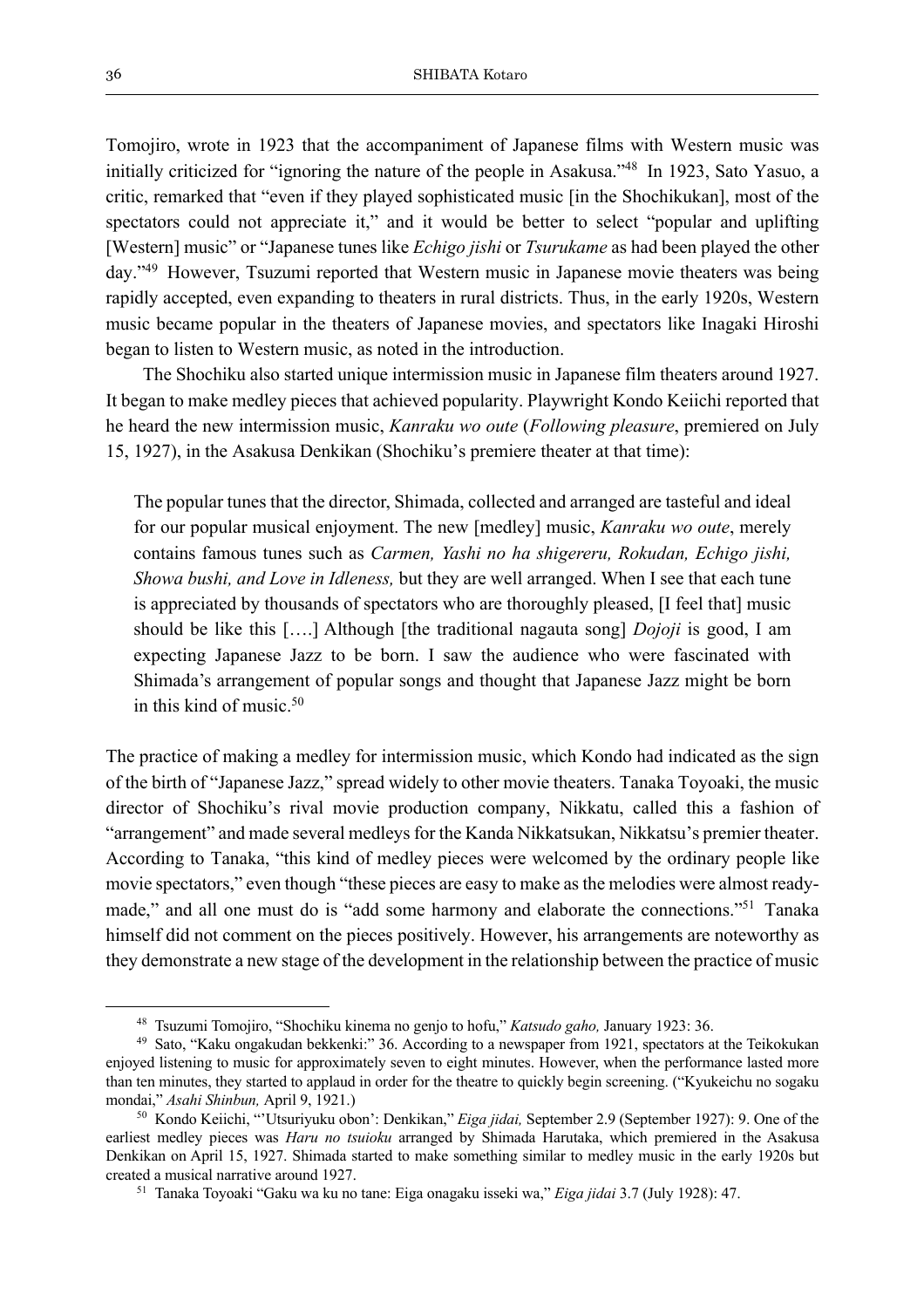and its reception in Japanese movie theaters.

 An investigation of the movie theater program of the Kanda Nikkatsukan, *Kanda Shuho*, suggests that Tanaka made several medley pieces with brief but unique musical narratives. The musical scenario of the early piece, *Nazo no toranku (Mysterious trunk)*, was simple: a music director came to his movie theater, picked up some pieces of music from his trunk, and played them one by one.52 However, the piece that premiered a week later, *Fantaji: Natsukashi no merode (Fantasy: Nostalgic Melodies)*, was combined with standard pieces of accompaniment music and described as an "arrangement that depicts a reel of film in the imagination" and "is supposed to be heard and interpreted by the listener."<sup>53</sup> Additionally, the piece that premiered the next month, *Isokyoku Kanda Jocho (Kanda sentiment)*, depicted the musical soundscape of Kanda—the path that starts from the students' quarter through the Kanda Myojin shrine to the Kanda Nikkatsukan was described using the tunes of student songs, shrine festival music, accompaniment music, etc.54 Tanaka also made several medleys such as *Uchiiri koshin kyoku* (*Raid March*)*, Ueno bansho (Ueno Vesper Bell), and Kuraimakkusu Kokyokyoku* (*Climax Symphony*), and some were published as scores and recordings.<sup>55</sup> Shimada's *Kanraku wo oute* also had a simple scenario that traced the beginning of a new morning, people boarding a train and arriving at Kaminarimon, a famous gate in Sensoji temple in Asakusa, people walking on Nakamise shopping street to the temple and entering through another gate, and an old lady giving beans to doves in the temple's precincts.<sup>56</sup>

 As Tanaka mentioned, the compositions were simple. However, notably, they were heard with the backdrop of musical memories that had been accumulated by the experience of accompaniment music that played in films. A contributor of *Daiichi Shinbun* wrote in 1920, "I heard *The Bohemian Girl* for the first time in a while and remembered Miss. Violet Mersereau. Hearing the excerpt of the solitary sound at the beginning of *William Tell* Overture, I cannot help but recall the scene of Mr. Harry Carey riding on a horse at the national border in the mountains."57 Another writer remarked on Japanese traditional music in a movie magazine. He listed several Japanese tunes played in the Kanda Nikkatsukan that reminded the writer of some specific scenes of movies: "The festive melody of [the Japanese nagauta music] *Genroku hanami odori* curiously reminds me of actor Yamamoto Kaichi and the climax scene during the Tarainoto Castle in *Okubo Hikozaemon*."58 These comments suggest that the spectators began to relate the music with their memories reminding them of the scene the tune accompanied. A contributor to the Komparukan wrote this explicitly, "Music brings a past movie in front of me again. Hearing Drigo's *Serenade,* the first scene of the beautiful movie *Broken Blossoms* began to be quietly projected in my mind*.*"59 The medley music that prevailed around 1927 could be heard by

<sup>52</sup> *Kanda Shuho.* September 1, 1927.

<sup>53</sup> *Kanda Shuho.* September 15, 1927.

<sup>54</sup> *Kanda Shuho,* October 7, 1927.

<sup>55</sup> Some of the recordings are now digitized and accessible on the database *Rekion*, the Historical Recordings Collection in the partner libraries of the National Diet Library, Japan. 56 *Shochiku News,* July 15, 1927.

<sup>57</sup> *Daiichi Shinbun,* July 10, 1920.

<sup>58</sup> Yamane Kenichi "Banso yawa," *Nikkatsu,* December 1927, 72-73.

<sup>59</sup> *Komparu Shuho*, November 10, 1922.